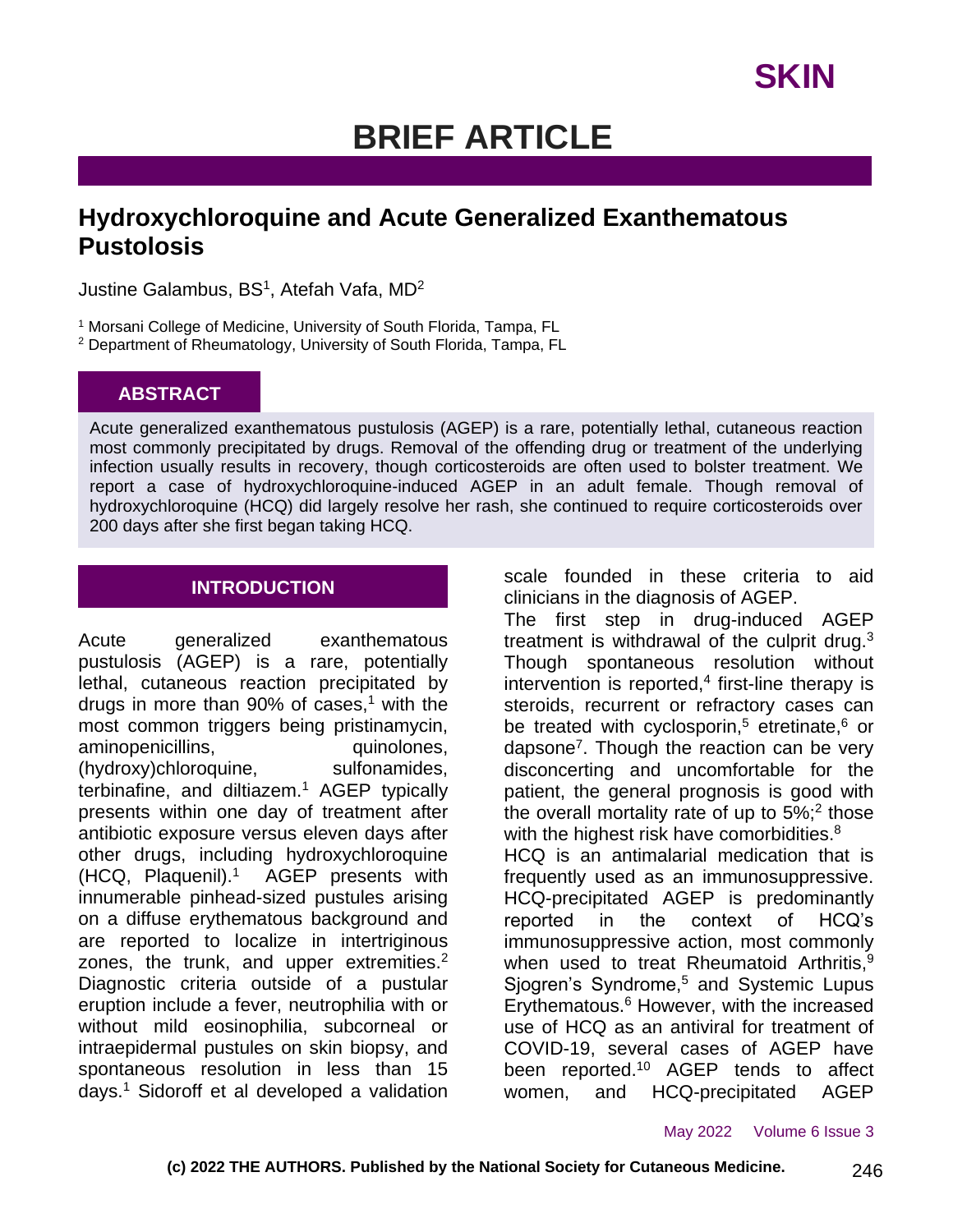certainly follows that pattern as evidenced by this literature review. However, this can, at least in part, be attributed to the common indications for HCQ predominantly affecting women. The overall incidence rate of AGEP is between 1 to 5 cases per million per year based on the EuroSCAR study, however, this is reported with the caveat that reliable data is missing.<sup>1</sup> The prevalence of HCQprecipitated AGEP has not been studied. HCQ-precipitated AGEP is associated with a delayed onset as well as recalcitrant course, leading to the proposal of a new classification, generalized pustular figurate erythema (GPFE).<sup>7</sup> GPFE presents as a sudden eruption of pruritic, erythematous papules on the face, with concurrent fever and neutrophilic leukocytosis. There have only been two reports of death following HCQ-precipitated AGEP; however, both were COVID-19 patients who died following COVID19-attributed pulmonary emboli.

### **CASE REPORT**

A 38-year old African America female with a prior history of eczema presented with a diffuse desquamating rash with a prior medical history of recently diagnosed systemic lupus erythematous (SLE), arthritis, intermittent parotid swelling and dry mouth, and previous pustular palmar rashes. The patient was originally prescribed hydroxychloroquine 200 mg BID for treatment of her SLE. An antibody panel revealed elevated Anti-Nuclear Antibodies, anti-SSA and anti-SSB antibodies. Rheumatoid factor, anti-dsDNA antibodies, anti-Smith antibodies, and anti-SCL-70 antibodies were negative.

Biopsy showed a spongiotic epidermis with hyperkeratosis, variable loss of the granular layer, and scattered corneal pustules. The dermis has a mild inflammatory neutrophilic infiltrate with scattered eosinophils. Gram staining, GMS (Gomori methenamine silver, used to detect fungi) and PAS (Periodic Acid-Schiff, also can be used to detect fungi) stains were negative. Immunofluorescence for IgG, IgA, IgM, C3, fibrin, and albumin were also negative. The biopsy findings were consistent with AGEP and ruled out SJS/TEN.

Approximately two weeks after beginning HCQ, the patient noted a diffuse rash covering her body; she did not note where the rash began. Upon admission, she was found to be afebrile with a rash on the trunk and bilaterally on the upper and lower extremities, sparing mucosal sites. HCQ was stopped owing to suspected drug reaction, and after four days, the patient was discharged with prednisone. Prior to discharge, the patient developed urticarial lesions around her eyes that were determined not to be related to AGEP.

Following discharge and HCQ discontinuation, she had worsening periorbital urticaria and swelling, as well as worsening pruritic, painful desquamating rash with rash on her upper extremities. She eventually began experiencing some relief with continued prednisone. Approximately six months after initial admission, the patient rash was noted to have new pustular rashes over the wrists, abdomen, and face.

Her subsequent disease course and treatment is summarized in Figure 1.

### **DISCUSSION**

Hydroxychloroquine is associated with a distinct form of AGEP, prompting consideration of a distinct classification. Typical AGEP diagnostic criteria include of a pustular eruption, fever, neutrophilia with or without mild eosinophilia, subcorneal or intraepidermal pustules on skin biopsy, and spontaneous resolution in less than 15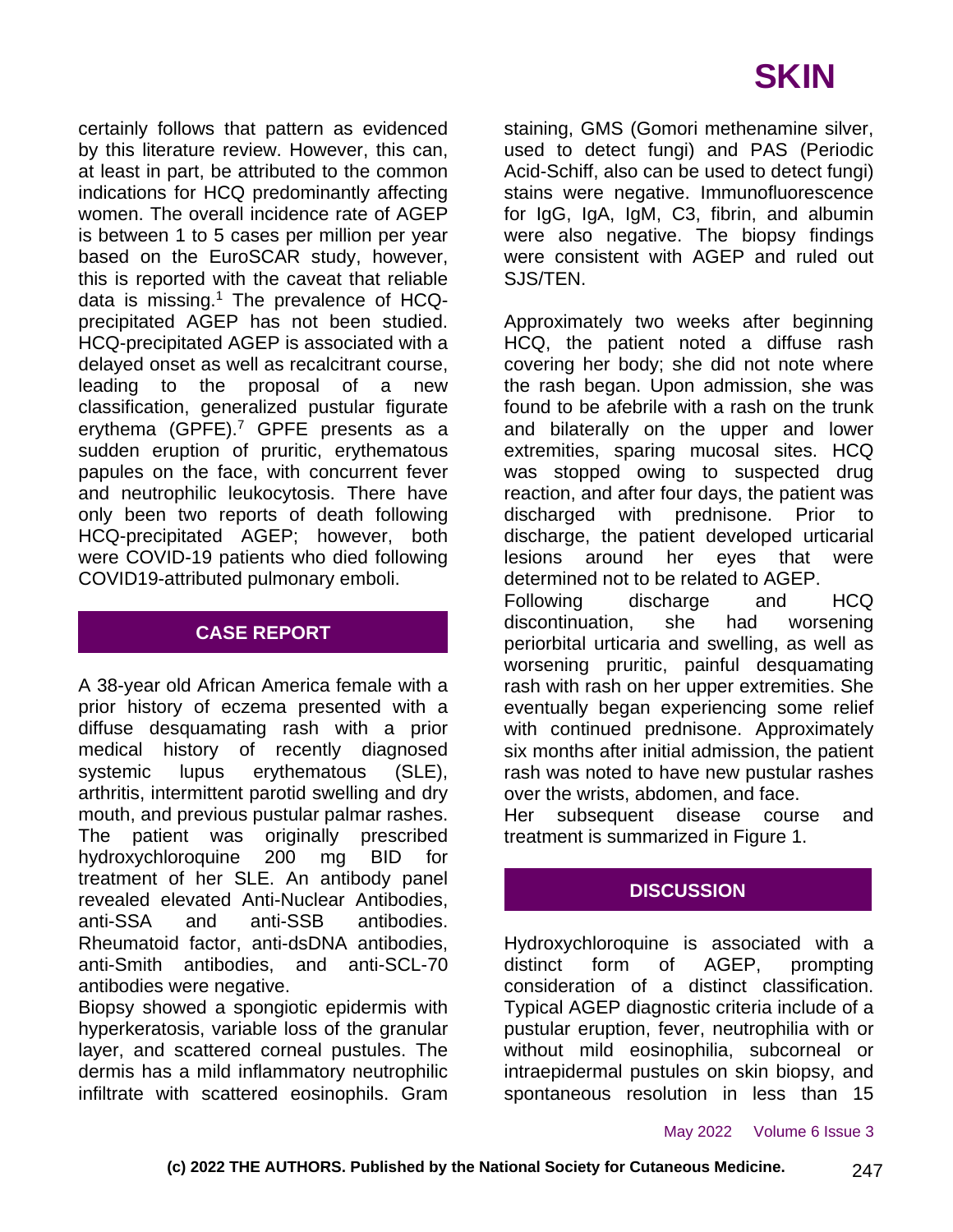# **SKIN**



**Figure 1.** Timeline showing the disease course of the patient's hydroxychloroquine-induced AGEP

days.<sup>1</sup> The patient here presented with a pustular eruption with neutrophilia, mild eosinophilia, and intraepidermal pustules on biopsy. However, the patient was notably afebrile, and resolution was not achieved by day 30. It is unclear when the patient experienced initial full resolution of her rash. Hydroxychloroquine is notable for a long half-life, approximately 40-50 days.<sup>11</sup> It takes approximately 5-6 half-lives to significantly eliminate a drug, meaning that it could take upwards of 200 days in order to clear HCQ. This could explain why AGEP is notably recalcitrant and can last longer than the typical 15-day resolution when secondary to HCQ use. Though HCQ-induced AGEP can have spontaneous resolution, prednisolone or prednisone is often used to ease symptoms as with this patient. Prednisone was noted to have the dual benefit of aiding with the patient's arthritis as well.

### **CONCLUSION**

While this was not the case for this patient, of note is the use of HCQ in treatment of COVID-19. Though no longer recommended,<sup>12</sup> some physicians and patients may be inclined to pursue HCQ as treatment for COVID-19. Though the deaths following HCQ-induced AGEP were attributed to pulmonary emboli, it is important for patients to understand AGEP as a potentially severe side effect. In particular, the longer course and pain

associated with the rash may significantly impact patient well-being long after potential COVID-19 resolution. Therefore, this should be discussed as part of an informed consent with patients who desire treatment with HCQ.

**Conflict of Interest Disclosures:** None

**Funding:** None

#### **Corresponding Author:**

Justine Galambus, BS Morsani College of Medicine University of South Florida 560 Channelside Dr Tampa, FL 33602, USA Email: galambus@usf.edu

#### **References:**

- 1. Sidoroff A, Dunant A, Viboud C, et al. Risk factors for acute generalized exanthematous pustulosis (AGEP)-results of a multinational case-control study (EuroSCAR). Case Control Study. *Br J Dermatol*. Nov 2007;157(5):989-96. doi:10.1111/j.1365-2133.2007.08156.x
- 2. Roujeau JC. Clinical heterogeneity of drug hypersensitivity. Review. *Toxicology*. Apr 15 2005;209(2):123-9. doi:10.1016/j.tox.2004.12.022
- 3. Hoetzenecker W, Nägeli M, Mehra ET, et al. Adverse cutaneous drug eruptions: current understanding. Review. *Semin Immunopathol*. Jan 2016;38(1):75-86. doi:10.1007/s00281-015- 0540-2
- 4. Evans CC, Bergstresser PR. Acute generalized exanthematous pustulosis precipitated by hydroxychloroquine. Case Report. *J Am Acad Dermatol*. Apr 2004;50(4):650-1. doi:10.1016/s0190-9622(03)02733-6

May 2022 Volume 6 Issue 3